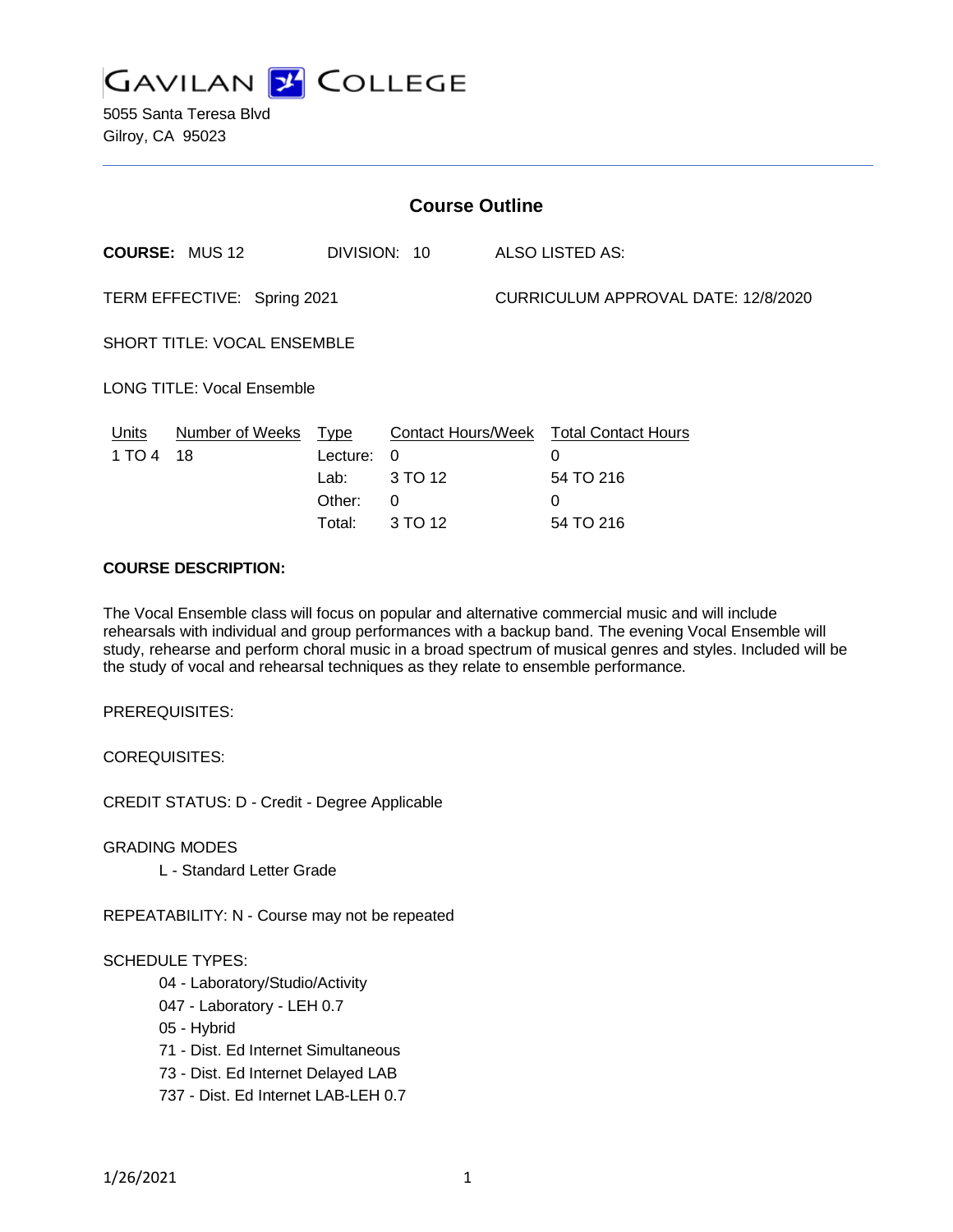## **STUDENT LEARNING OUTCOMES:**

1. Vocalize using correct technique Measure of assessment: Test/Assignments Year assessed, or planned year of assessment: 2010

2. Demonstrate collaborative learning by working with other vocalists/musicians in rehearsal setting Measure of assessment: Analysis and Writing Assignments Year assessed, or planned year of assessment: 2010

3. Perform before live audience Measure of assessment: Project Analysis Year assessed, or planned year of assessment: 2010

# **CONTENT, STUDENT PERFORMANCE OBJECTIVES, OUT-OF-CLASS ASSIGNMENTS**

Curriculum Approval Date: 12/8/2020

# **DE MODIFICATION ONLY**

Week 1

3-12 lab hours

TOPIC: Introduction; basic vocal techniques.

Out of Class Assignments: assigned reading and exercises.

Student performance objectives: students will rehearse and perform music from the vocals literature.

Week 2

3-12 lab hours

TOPIC: Individual evaluation with the instructor to determine placement. Student written self-goals. Introduction and rehearsal of selected piece.

Out of Class Assignments: assigned reading and exercises.

Student performance objectives: students will rehearse and perform music from the vocals literature Week 3

3-12 lab hours

TOPIC: Using sound amplification equipment. Microphone technique. Performance posture and stance.

Outside of class assignments: assigned reading and exercises. Introduction and rehearsal of selected piece. Assigned reading and exercises.

Student performance objectives: students will rehearse and perform music from the vocals literature Week 4

3-12 lab hours

TOPIC: Introduction and rehearsal of selected piece.

Out of class assignments: assigned reading and exercises.

Student performance objectives: students will rehearse and perform music from the vocals literature.

Week 5

3-12 lab hours

TOPIC: Introduction and rehearsal of selected piece.

Out of class assignments: assigned reading and exercises.

Student performance objectives: students will rehearse and perform music from the vocals literature.

Week 6

3-12 lab hours

TOPIC: Introduction and rehearsal of selected piece.

Out of class assignments: assigned reading and exercises.

Student performance objectives: students will rehearse and perform music from the vocals literature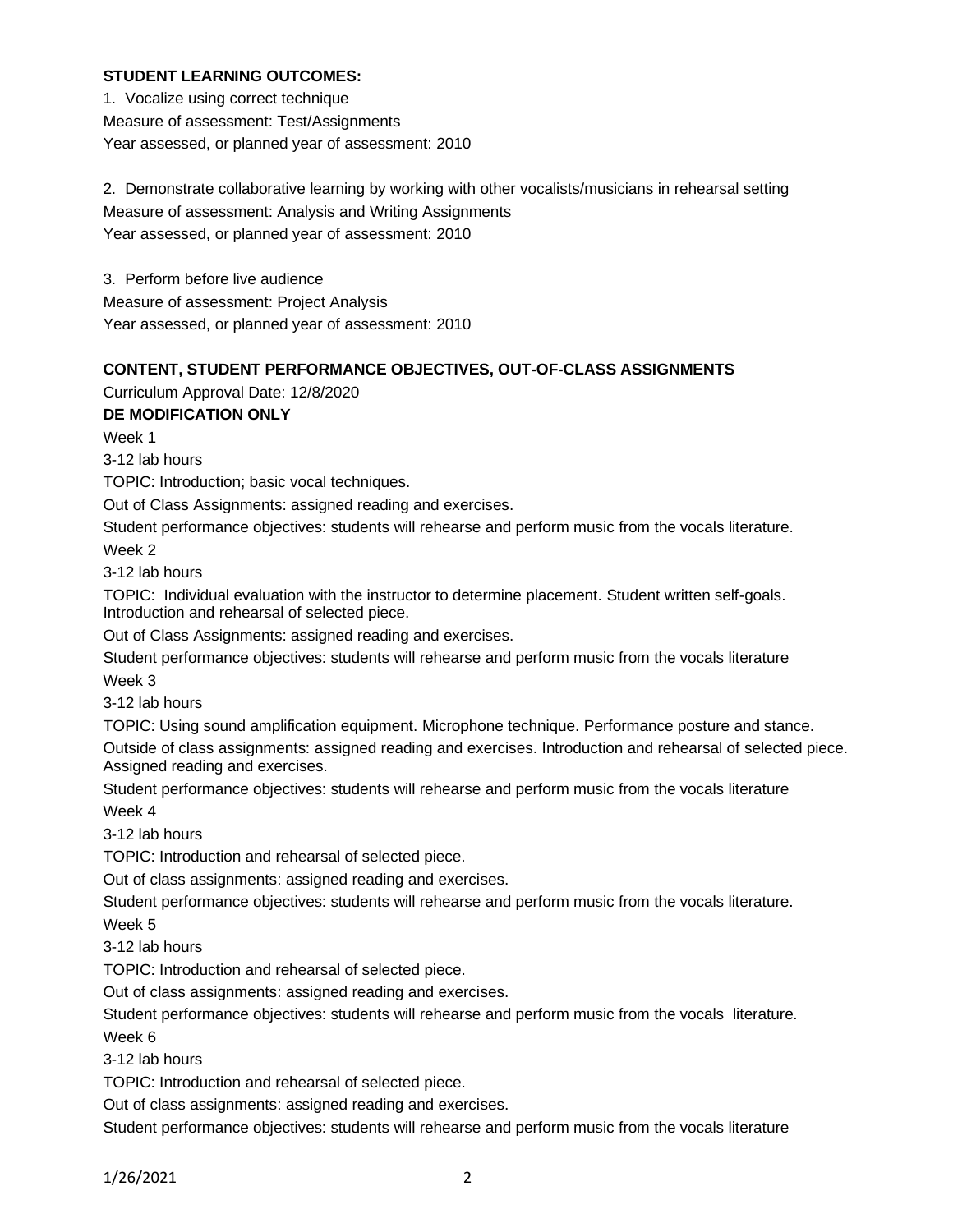Week 7

3-12 lab hours

TOPIC: Rehearsal of selected pieces for midterm performance.

Outside of class assignments: assigned reading and exercises.

Student performance objectives: students will rehearse and perform music from the vocals literature Week 8

3-12 lab hours

TOPIC: Rehearsal of selected pieces for midterm performance.

Outside of class assignments: assigned reading and exercises.

Student performance objectives: students will rehearse and perform music from the vocals literature Week 9 4 hours Performance midterm.

Week 10

3-12 lab hours

TOPIC: Introduction and rehearsal of selected piece.

Out of class assignments: assigned reading and exercises.

Student performance objectives: students will rehearse and perform music from the vocals literature.

Week 11

3-12 lab hours

TOPIC: Introduction and rehearsal of selected piece.

Out of class assignments: assigned reading and exercises.

Student performance objectives: students will rehearse and perform music from the vocals literature. Week 12

3-12 lab hours

TOPIC: Introduction and rehearsal of selected piece.

Out of class assignments: assigned reading and exercises.

Student performance objectives: students will rehearse and perform music from the vocals literature.

Week 13

3-12 lab hours

TOPIC: Introduction and rehearsal of selected piece.

Out of class assignments: assigned reading and exercises. Student performance objectives: students will rehearse and perform music from the vocals literature.

Week 14

3-12 lab hours

TOPIC: Rehearsal of selected pieces for final performance.

Out of class assignments: assigned reading and exercises.

Student performance objectives: students will rehearse and perform music from the vocals literature. Week 15

3-12 lab hours

TOPIC: Rehearsal of selected pieces for final performance.

Out of class assignments: assigned reading and exercises.

Student performance objectives: students will rehearse and perform music from the vocals literature. Week 16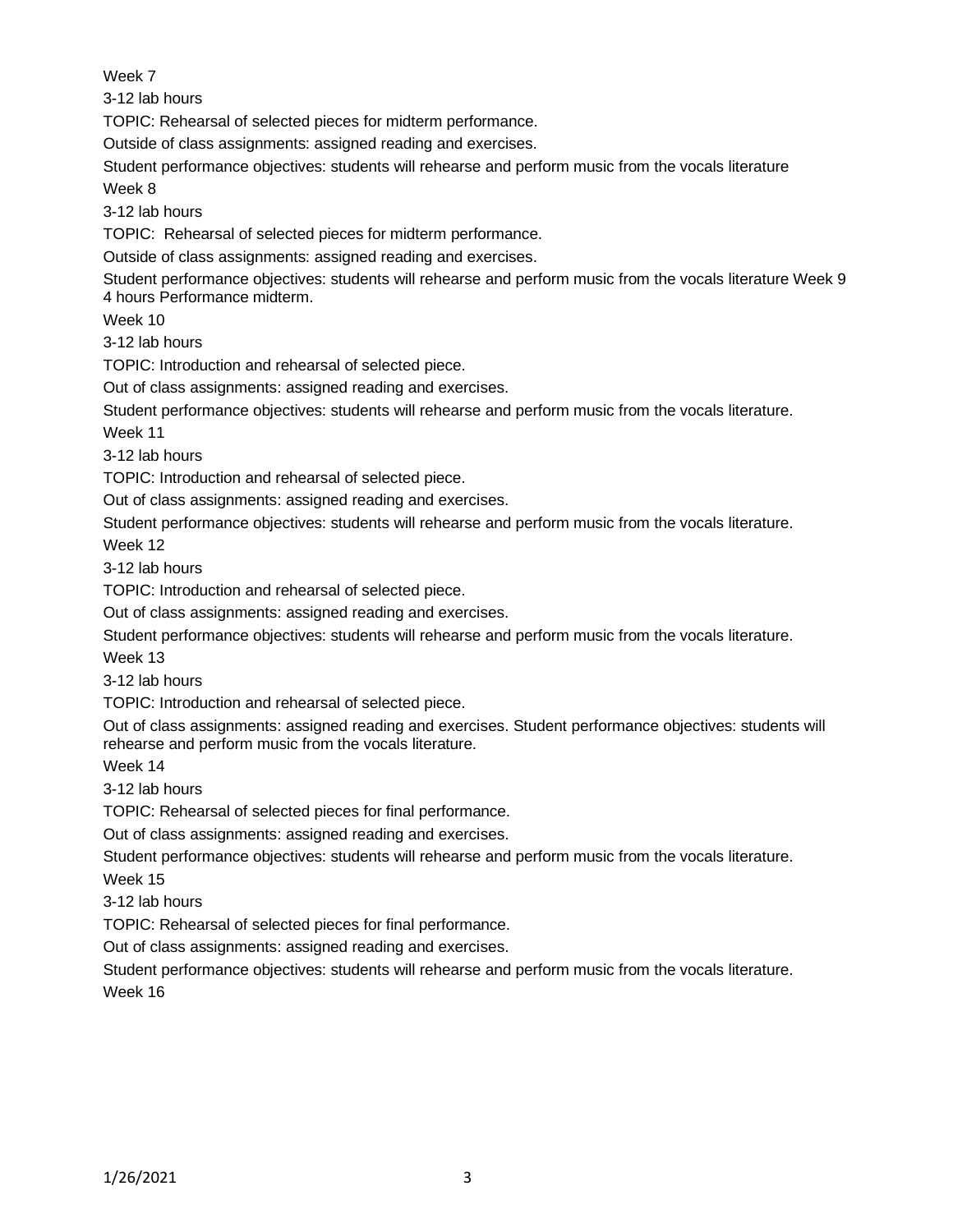3-12 lab hours

TOPIC: Performing for video/film/live audience. Videotaped performance.

Out of class assignments: assigned reading and exercises.

Student performance objectives: students will rehearse and perform music from the vocals literature.

Week 17 4 hours Final performance.

Week 18

2 hours Written evaluation of self-progress and ensemble achievement. Assignments are defined in the course outline. Each week the student will read assigned materials and complete appropriate assignments to meet the one-to-two lecture out-of-class standard.

## **METHODS OF INSTRUCTION:**

Lecture, demonstration, individual assistance.

## **OUT OF CLASS ASSIGNMENTS:**

Required Outside Hours: 10

Assignment Description: Students will be required to perform at various music venues outside of the campus.

#### **METHODS OF EVALUATION:**

Writing assignments Percent of total grade: 5.00 % 5% - 10% Reading reports; Other: Group evaluation Problem-solving assignments Percent of total grade: 15.00 % 15% - 20% Quizzes; Other: Memorization Skill demonstrations Percent of total grade: 75.00 % 75% - 80% Class performance; Performance exams

## **REPRESENTATIVE TEXTBOOKS:**

Recommended Representative Textbooks Schmidt, Jan. Basics of Singing, 6th Edition. Wadsworth Pub Co, 2016. or other appropriate college level textbook ISBN: 10: 0-495-11531-2 Reading Level of Text, Grade: 13 grade Verified by: Dahveed Behroozi

## **ARTICULATION and CERTIFICATE INFORMATION**

Associate Degree: GAV C1, effective 200470 CSU GE: IGETC: CSU TRANSFER: Transferable CSU, effective 200470 UC TRANSFER: Transferable UC, effective 200470

### **SUPPLEMENTAL DATA:**